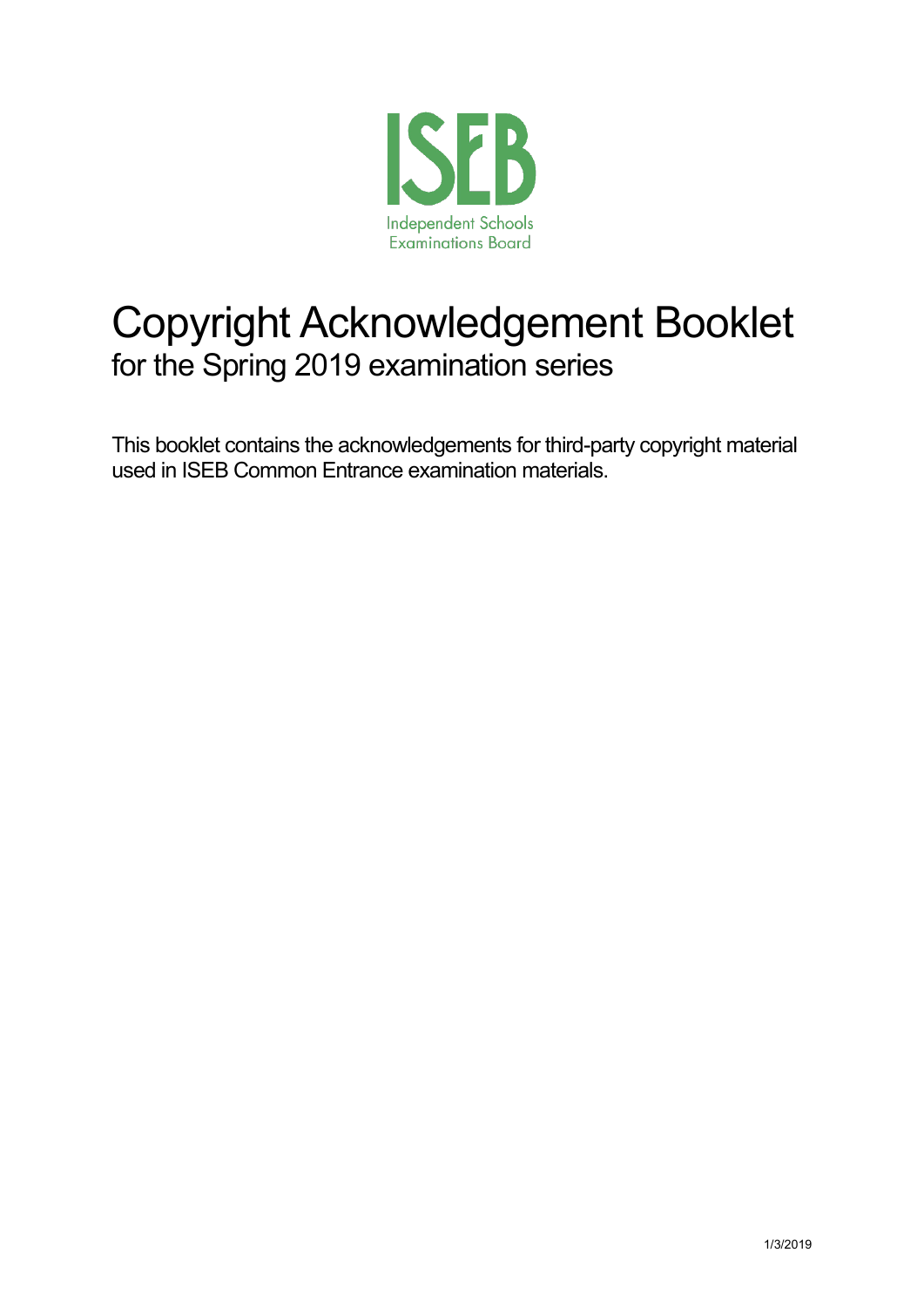#### ISEB and Third-Party Copyright

Since the Autumn 2018 examination series, ISEB has been publishing acknowledgements of all third-party copyright material in a separate booklet, available on the ISEB website [\(www.iseb.co.uk\)](http://www.iseb.co.uk/), rather than in examination papers. All papers which include third-party copyright material will be listed in this booklet, arranged alphabetically by subject.

ISEB makes every reasonable effort to obtain clearance to reproduce all third-party content that it uses in its assessment material. In the event that it has inadvertently used material without permission, or if it has failed to acknowledge the copyright owner correctly, ISEB will be pleased to make appropriate amendments at the earliest possible opportunity.

The ISEB Copyright Team can be contacted by email [copyright@iseb.co.uk](mailto:copyright@iseb.co.uk) or by post.

#### **Contents**

The subjects listed here are the only subjects containing third-party material in this examination series. ISEB will be happy to correct any errors or omissions upon notification.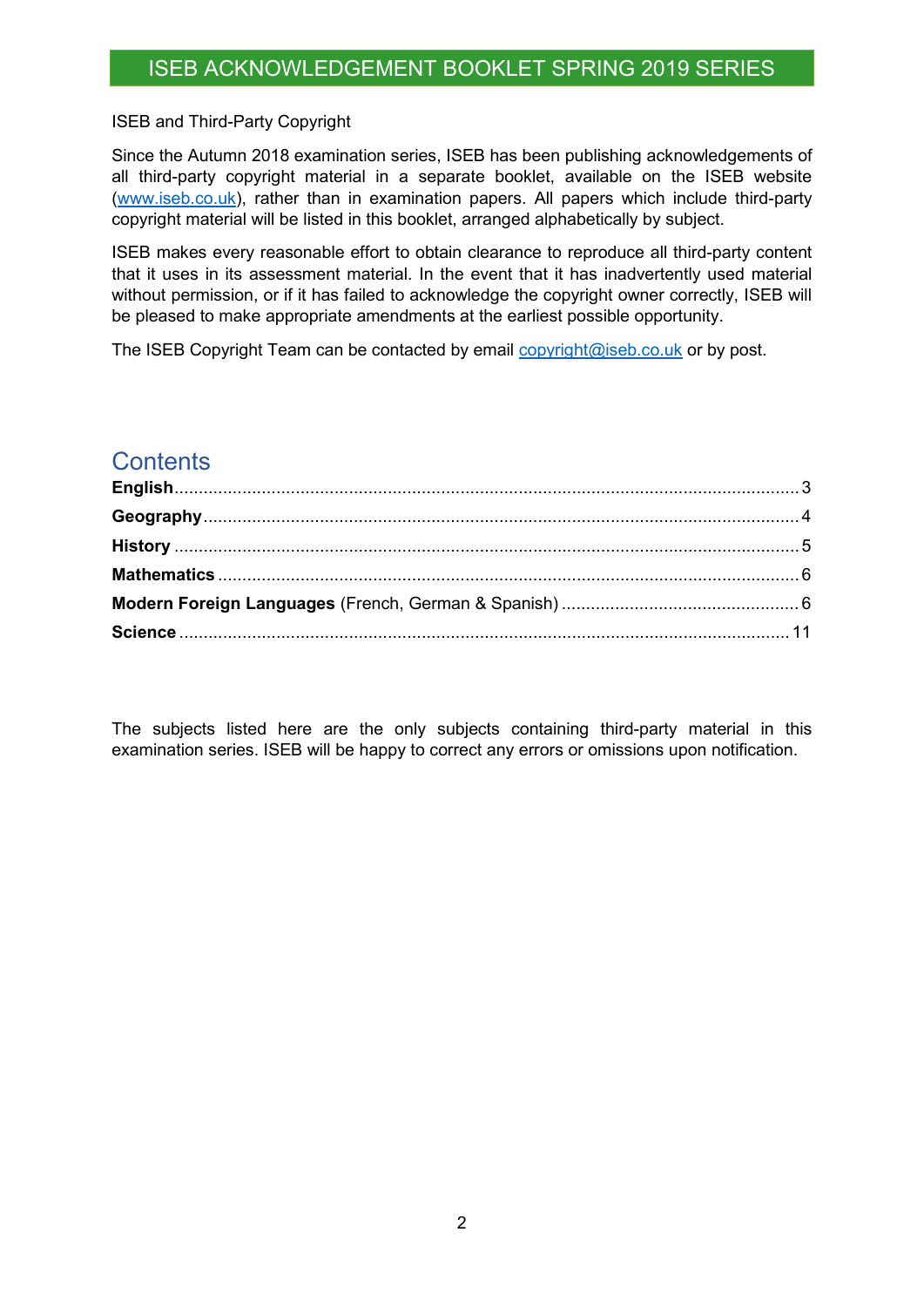## **English**

| $11 +$ English    |               |                                                                                                                                                                                                                                               |
|-------------------|---------------|-----------------------------------------------------------------------------------------------------------------------------------------------------------------------------------------------------------------------------------------------|
| Paper 1 (Reading) | $\circled{c}$ | Extract taken from The Magic Thief by Sarah Prineas, first published in the UK<br>by Quercus Children's Books, an imprint of Hachette Children's Books,<br>Carmelite House, 50 Victoria Embankment, London, EC4Y 0DZ. All rights<br>reserved. |
| Paper 2 (Writing) | $\circled{c}$ | the Natural Hazards Center, by Rob Pudim                                                                                                                                                                                                      |

| 13+ English              |                                                                                                                                                                                                                                                                                                                                                                                                                                                                                                                     |
|--------------------------|---------------------------------------------------------------------------------------------------------------------------------------------------------------------------------------------------------------------------------------------------------------------------------------------------------------------------------------------------------------------------------------------------------------------------------------------------------------------------------------------------------------------|
| Paper 1 (Literary Prose) | UK Licence: Excerpt(s) from The Invention of Wings: A Novel by Sue Monk<br>$\circledcirc$<br>Kidd, copyright © 2014 by Sue Monk Kidd Ltd. Used by permission of Viking<br>Books, an imprint of Penguin Publishing Group, a division of Penguin Random<br>House LLC. All rights reserved.<br>US Licence: Copyright © 2014 Sue Monk Kidd Ltd. Published by arrangement<br>with Viking, a member of Penguin Group (USA) LLC, A Penguin Random<br>House Company. Reproduced by permission of Headline Publishing Group. |
| Paper 2 (Poetry)         | Aunt Julia from Collected Poems of Norman MacCaig. Reproduced with<br>$\circledcirc$<br>permission of the Licensor through PLSclear                                                                                                                                                                                                                                                                                                                                                                                 |

<span id="page-2-0"></span>

| <b>CASE English</b> |                                                                                                                                                                                                                                                                                                                                                                                         |
|---------------------|-----------------------------------------------------------------------------------------------------------------------------------------------------------------------------------------------------------------------------------------------------------------------------------------------------------------------------------------------------------------------------------------|
| Text B              | UK Licence: Of Mice And Men by John Steinbeck (Penguin, 2000). Copyright ©<br>©<br>John Steinbeck, 1937, renewed1965<br>US Licence: Excerpt from Of Mice and Men by John Steinbeck, copyright<br>©1937, renewed ©1965 by John Steinbeck. Used by permission of Viking<br>Books, an imprint of Penguin Publishing Group, a division of Penguin Random<br>House LLC. All rights reserved. |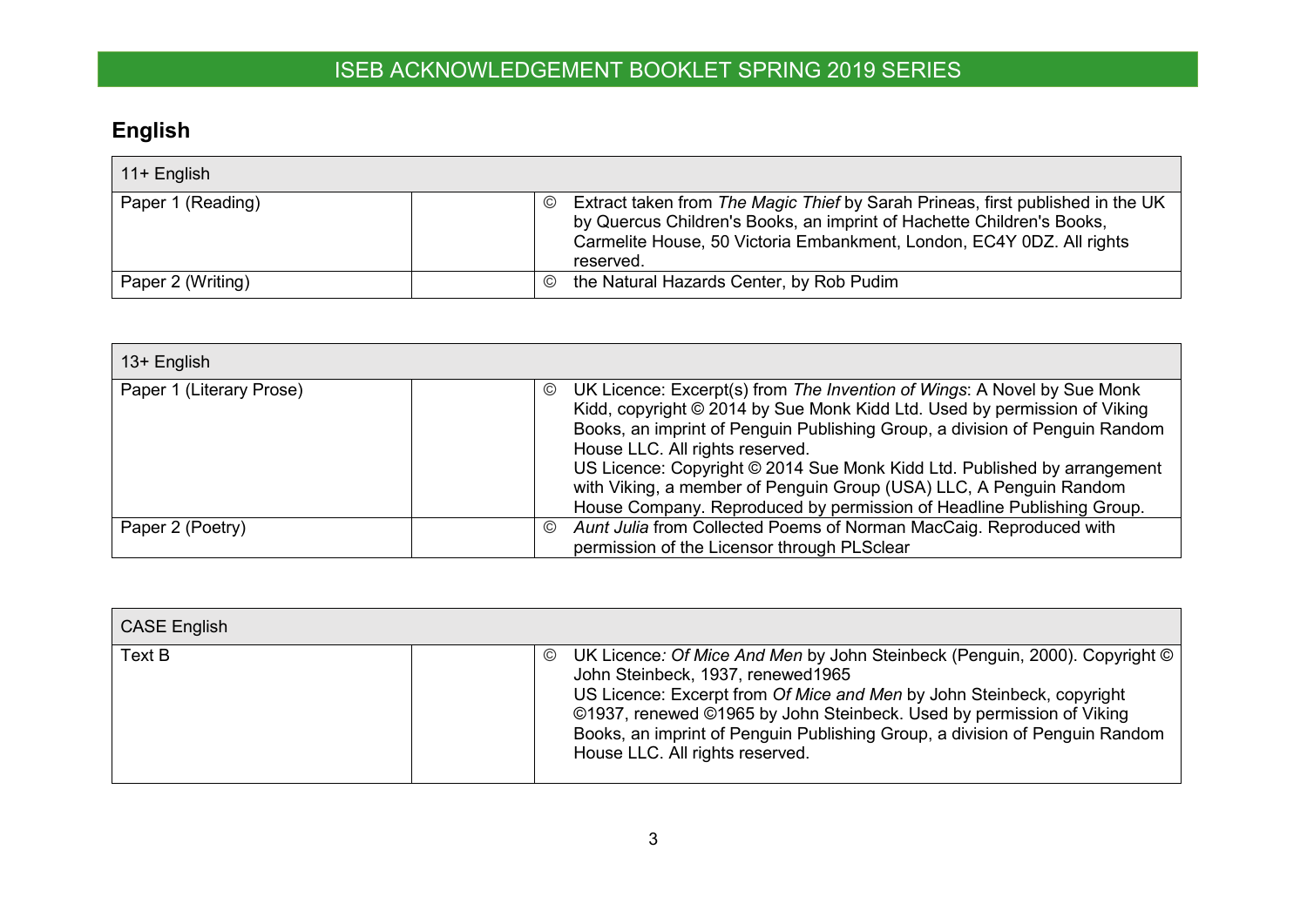## **Geography**

| 13+ Geography               |                |                                                                                                                                                         |
|-----------------------------|----------------|---------------------------------------------------------------------------------------------------------------------------------------------------------|
| Section C: Thematic Studies | C1(b)          | Logo for California Earthquake Drill. Image ID: FOT1134166. Photographer:<br>$_{\mathbb{C}}$<br>Philip Carr (ID: 32456) © 2018 Philip Carr / fotoLibra  |
|                             | C1(b)          | Stock photo ID: 79604224 / Shutterstock: www.shutterstock.com<br>◎                                                                                      |
|                             | C1(c)          | ISEB is aware that an adapted image has been used in this question, but it has<br>not yet been possible to identify and acknowledge the original source |
|                             | C <sub>2</sub> | ISEB is aware that an adapted image has been used in this question, but it has<br>not yet been possible to identify and acknowledge the original source |
|                             | C3(a)          | Reproduction of setter's own image (also in mark scheme)                                                                                                |
|                             | C3(c)          | ISEB is aware that an adapted image has been used in this question, but it has<br>not yet been possible to identify and acknowledge the original source |
|                             | C3(d)          | Image private data                                                                                                                                      |
|                             | C4             | $\circledcirc$<br>Image of Seaton Quay. Google Earth, 2018                                                                                              |
| Mark Scheme                 | C3(d)          | Image from ISEB revision book by Belinda Froud Yannic - copyright<br>permission in progress                                                             |

<span id="page-3-0"></span>

| <b>CASE Geography</b> |                                                                                                                                |
|-----------------------|--------------------------------------------------------------------------------------------------------------------------------|
| Resource A            | Image created using adapted data from Eurostat (ec.europa.eu/eurostat)                                                         |
| Resource B            | Image created using adapted data from cotap.org and The World Bank                                                             |
| Resource C            | Image created using adapted data from the Open University                                                                      |
| Resource W            | Wikimedia Free to use under the GNU free documentation license. Credit to:<br>$\circled{c}$<br>Prekario 2005, Etretat Overview |
| Resource X            | Produced with permission of Aldeburgh Museum<br>$\circledcirc$                                                                 |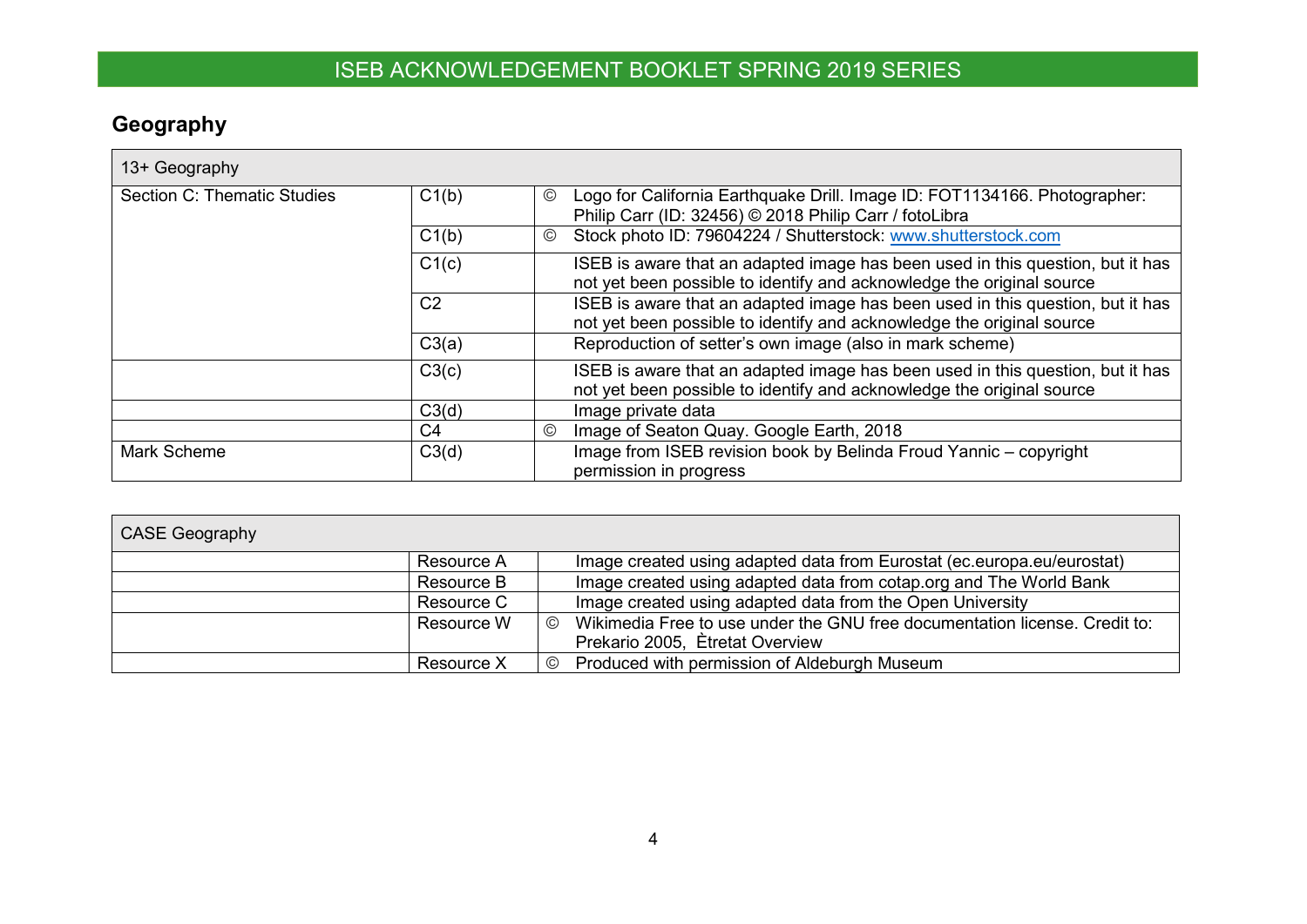## **History**

| 13+ History                            |          |                                                                                                                                                                                     |
|----------------------------------------|----------|-------------------------------------------------------------------------------------------------------------------------------------------------------------------------------------|
| Medieval Realms: Britain 1066-<br>1485 | Source B | A picture from a thirteenth-century English manuscript showing Becket returning to<br>England in 1170<br><b>Private Collection/Bridgeman Images</b><br>$\circledcirc$               |
|                                        | Source C | Reprinted with permission of Catholic Online www.catholic.org<br>$^\copyright$                                                                                                      |
| The Making of the United               | Source A | Image of The Great Plague of London. Wikipedia - in the public domain                                                                                                               |
| Kingdom: 1485-1750                     | Source B | Letter by Henry Muddiman in 1665<br>$\circledcirc$<br>Public sector information licensed under www.nationalarchives.gov.uk/doc/open-<br>government-licence/version/3/               |
|                                        | Source C | Rules for the prevention of the Plague in 1666<br>$\circledcirc$<br>Public sector information licensed under<br>www.nationalarchives.gov.uk/doc/open-government-licence/version/3/  |
| Britain and Empire: 1750-1914          | Source B | Engraving of the hospital at Scutari<br>Florence Nightingale (1820-1910)  Benwell, Joseph-Austin (fl. 1865-86) National<br>Army Museum, London / Bridgeman Images<br>$\circledcirc$ |
|                                        | Source C | An extract from an account by Thomas Chenery, published October 12, 1854<br>Source: https://www.countryjoe.com/nightingale/warcorr.htm                                              |

<span id="page-4-0"></span>

| <b>CASE History</b>                            |          |                                                                                                                                                                                                               |
|------------------------------------------------|----------|---------------------------------------------------------------------------------------------------------------------------------------------------------------------------------------------------------------|
| The Making of the United<br>Kingdom: 1485-1750 | Source A | Documenting History Women's Suffrage by Peter Hicks.<br>Reproduced by permission of Wayland an imprint of Hachette Children's Books,<br>$\odot$<br>Carmelite House, 50 Victoria Embankment, London, EC4Y 0DZ' |
|                                                | Source B | The Women's Suffrage Movement in Britain, 1866-1928, Sophia V. van Wingerden,<br>$\circledcirc$<br>Macmillan Press Ltd, 1999                                                                                  |
|                                                | Source C | Source: NUWSS Executive Committee minutes 1917                                                                                                                                                                |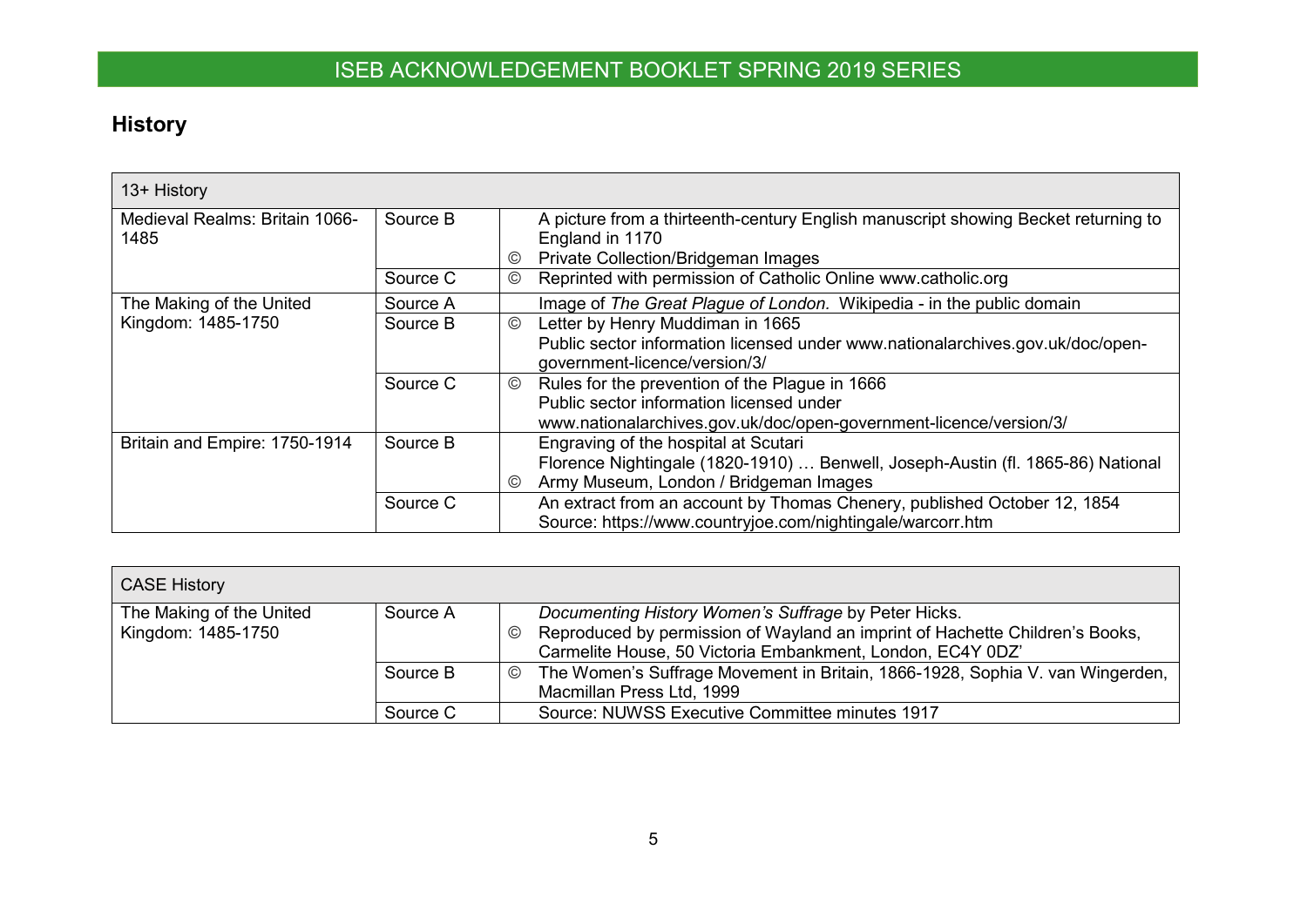#### **Mathematics**

| $13+$ Maths            |            |                                                                                                                                                    |
|------------------------|------------|----------------------------------------------------------------------------------------------------------------------------------------------------|
| Level 1 Calculator     | Question 2 | ISEB is aware that an image has been used in this question, but it has not yet been<br>possible to identify and acknowledge the original source    |
|                        | Question 4 | Stock photo ID: 598195937 / Shutterstock: www.shutterstock.com<br>$\circledcirc$<br>Stock photo ID: 103665041 / Shutterstock: www.shutterstock.com |
| Level 1 Non-calculator | Question 1 | ISEB is aware that an image has been used in this question, but it has not yet been<br>possible to identify and acknowledge the original source    |

## **Modern Foreign Languages** (French, German & Spanish)

<span id="page-5-1"></span><span id="page-5-0"></span>

| $13+$ French                  |             |                                                                                  |
|-------------------------------|-------------|----------------------------------------------------------------------------------|
| Level 1 Listening - Candidate | Section Two | Stock photo ID: 318715877 / Shutterstock: www.shutterstock.com<br>$^\copyright$  |
|                               |             | Stock photo ID: 757220152 / Shutterstock: www.shutterstock.com<br>$\circledcirc$ |
|                               |             | Stock photo ID: 562086550 / Shutterstock: www.shutterstock.com<br>$\circledcirc$ |
|                               |             | Stock photo ID: 52596088 / Shutterstock: www.shutterstock.com<br>$\circledcirc$  |
|                               |             | Stock photo ID: 741333319 / Shutterstock: www.shutterstock.com<br>$\circledcirc$ |
|                               |             | Stock photo ID: 536255260 / Shutterstock: www.shutterstock.com<br>$\circledcirc$ |
| Level 1 Reading               | Section One | Stock photo ID: 403127695 / Shutterstock: www.shutterstock.com<br>◎              |
|                               |             | Stock photo ID: 116101618 / Shutterstock: www.shutterstock.com<br>$\circledcirc$ |
|                               |             | Stock photo ID: 79432093 / Shutterstock: www.shutterstock.com<br>$\circledcirc$  |
|                               |             | Stock photo ID: 193611890 / Shutterstock: www.shutterstock.com<br>$\circledcirc$ |
|                               |             | Stock photo ID: 398660791 / Shutterstock: www.shutterstock.com<br>$\circledcirc$ |
|                               |             | Stock photo ID: 122218012 / Shutterstock: www.shutterstock.com<br>$\circled{c}$  |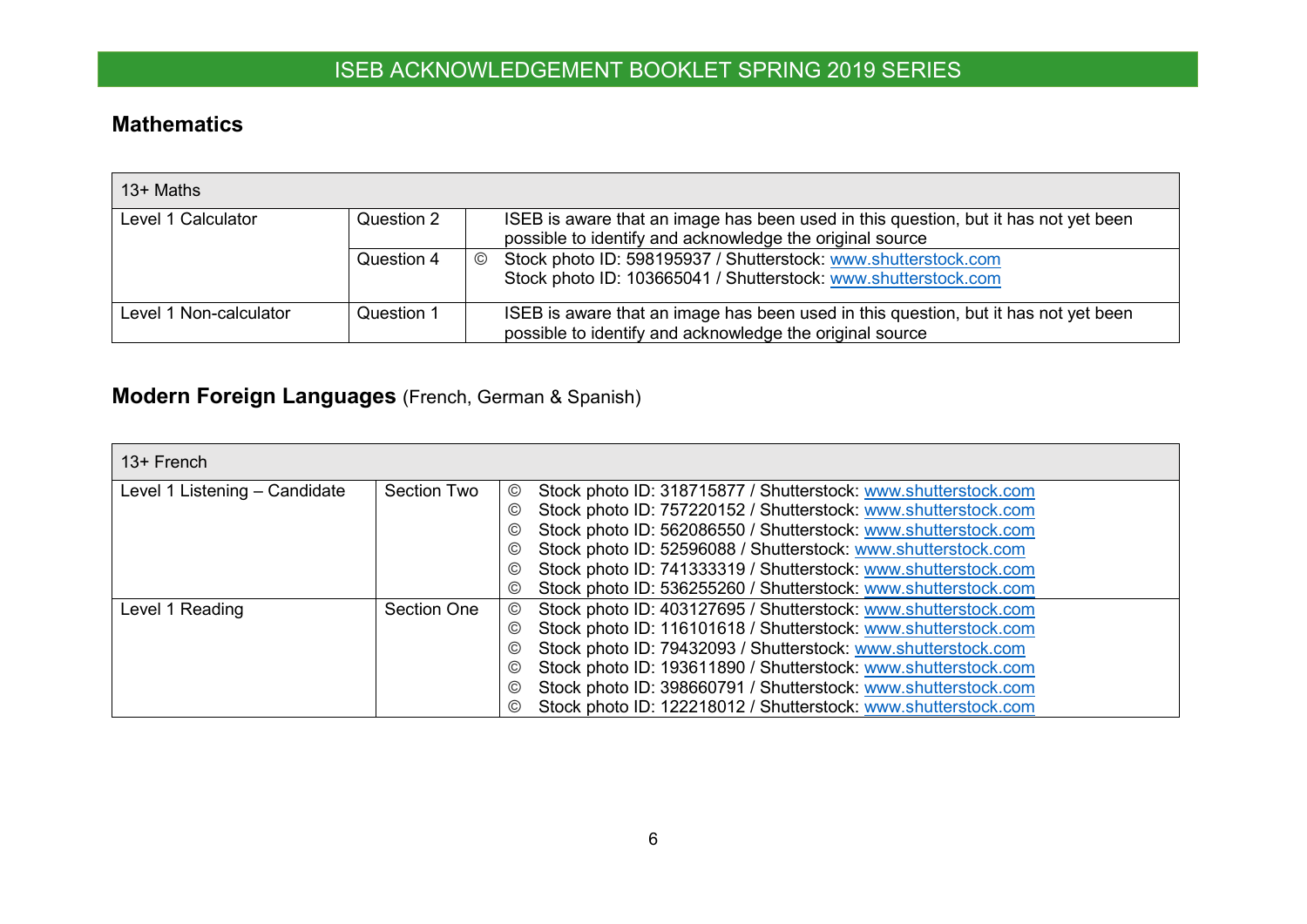| 13+ French (continued)        |                                           |                                                                                                                                                                                                                                                                                                                                                                                                                                                                                                                                                                                                                                                                                                                                                                                                                                                                                                                                                                                                     |
|-------------------------------|-------------------------------------------|-----------------------------------------------------------------------------------------------------------------------------------------------------------------------------------------------------------------------------------------------------------------------------------------------------------------------------------------------------------------------------------------------------------------------------------------------------------------------------------------------------------------------------------------------------------------------------------------------------------------------------------------------------------------------------------------------------------------------------------------------------------------------------------------------------------------------------------------------------------------------------------------------------------------------------------------------------------------------------------------------------|
| Level 1 Writing               | <b>Section Two</b>                        | Stock photo ID: 704372809 / Shutterstock: www.shutterstock.com<br>$\circledcirc$<br>Stock photo ID: 482688280 / Shutterstock: www.shutterstock.com<br>$\circledcirc$<br>Stock photo ID: 317284310 / Shutterstock: www.shutterstock.com<br>$\circledcirc$<br>Stock photo ID: 520913086 / Shutterstock: www.shutterstock.com<br>$\circledcirc$<br>Stock photo ID: 519764725 / Shutterstock: www.shutterstock.com<br>$\odot$<br>Stock photo ID: 776385019 / Shutterstock: www.shutterstock.com<br>$\circled{c}$                                                                                                                                                                                                                                                                                                                                                                                                                                                                                        |
| Level 2 Listening - Candidate | <b>Section One</b>                        | $\circledcirc$<br>Stock photo ID: 368512046 / Shutterstock: www.shutterstock.com<br>Stock photo ID: 666583693 / Shutterstock: www.shutterstock.com<br>$\odot$<br>Stock photo ID: 734507908 / Shutterstock: www.shutterstock.com<br>$\odot$<br>Stock photo ID: 649857589 / Shutterstock: www.shutterstock.com<br>$\circledcirc$<br>Stock photo ID: 756530377 / Shutterstock: www.shutterstock.com<br>$\circledcirc$<br>Stock photo ID: 1012409773 / Shutterstock: www.shutterstock.com<br>$\odot$<br>Stock photo ID: 751707448 / Shutterstock: www.shutterstock.com<br>$\circled{c}$<br>Stock photo ID: 277338176 / Shutterstock: www.shutterstock.com<br>$\odot$<br>Stock photo ID: 228499081 / Shutterstock: www.shutterstock.com<br>$\odot$<br>Stock photo ID: 403127695 / Shutterstock: www.shutterstock.com<br>$\odot$<br>Stock photo ID: 391128631 / Shutterstock: www.shutterstock.com<br>$\circledcirc$<br>Stock photo ID: 1049783648 / Shutterstock: www.shutterstock.com<br>$\circledcirc$ |
|                               | <b>Section Two</b><br><b>Section Five</b> | Stock photo ID: 428417308 / Shutterstock: www.shutterstock.com<br>$\odot$<br>Stock photo ID: 576594166 / Shutterstock: www.shutterstock.com<br>$\circledcirc$<br>Stock photo ID: 1012014838 / Shutterstock: www.shutterstock.com<br>$\circledcirc$<br>Stock photo ID: 522605335 / Shutterstock: www.shutterstock.com<br>$\circled{c}$<br>Stock photo ID: 755143042 / Shutterstock: www.shutterstock.com<br>$\odot$<br>Stock photo ID: 169431245 / Shutterstock: www.shutterstock.com<br>$\circledcirc$<br>Stock photo ID: 365257835 / Shutterstock: www.shutterstock.com<br>$_{\odot}$                                                                                                                                                                                                                                                                                                                                                                                                              |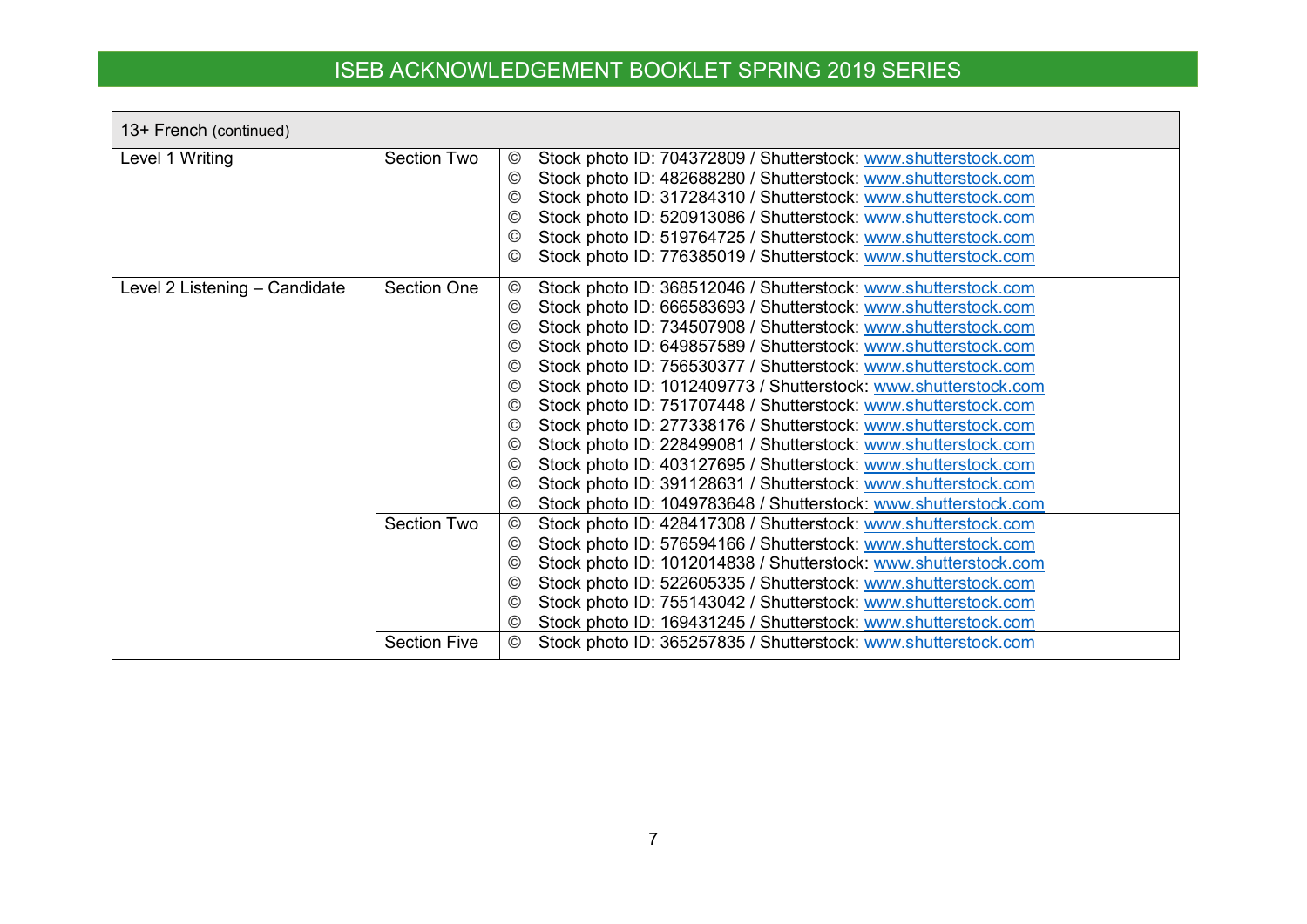| 13+ French (continued) |                      |                |                                                                |
|------------------------|----------------------|----------------|----------------------------------------------------------------|
| Level 2 Reading        | Section One:         | $_{\odot}$     | Stock photo ID: 458401303 / Shutterstock: www.shutterstock.com |
|                        | Question 1           | $\circledcirc$ | Stock photo ID: 273854219 / Shutterstock: www.shutterstock.com |
|                        |                      | $\odot$        | Stock photo ID: 142182853 / Shutterstock: www.shutterstock.com |
|                        |                      | $\circledcirc$ | Stock photo ID: 292868954/ Shutterstock: www.shutterstock.com  |
|                        | Question 2           | $^{\circledR}$ | Stock photo ID: 428417308 / Shutterstock: www.shutterstock.com |
|                        |                      | $^\copyright$  | Stock photo ID: 409482103 / Shutterstock: www.shutterstock.com |
|                        |                      | $\circledcirc$ | Stock photo ID: 485662438 / Shutterstock: www.shutterstock.com |
|                        |                      | $\circledcirc$ | Stock photo ID: 148187312 / Shutterstock: www.shutterstock.com |
|                        | Question 3           | $^{\circledR}$ | Stock photo ID: 199479356 / Shutterstock: www.shutterstock.com |
|                        | Question 4           | $_{\odot}$     | Stock photo ID: 520705318 / Shutterstock: www.shutterstock.com |
|                        |                      | ©              | Stock photo ID: 430497811 / Shutterstock: www.shutterstock.com |
|                        |                      | $\circledcirc$ | Stock photo ID: 421291225 / Shutterstock: www.shutterstock.com |
|                        |                      | $\odot$        | Stock photo ID: 519764725 / Shutterstock: www.shutterstock.com |
|                        | Question 5           | $_{\odot}$     | Stock photo ID: 291864509 / Shutterstock: www.shutterstock.com |
|                        |                      | $\odot$        | Stock photo ID: 441437122 / Shutterstock: www.shutterstock.com |
|                        |                      | $\circledcirc$ | Stock photo ID: 505155520 / Shutterstock: www.shutterstock.com |
|                        |                      | $\circledcirc$ | Stock photo ID: 220094626 / Shutterstock: www.shutterstock.com |
|                        | Section Two          | $\circledcirc$ | Stock photo ID: 392530663 / Shutterstock: www.shutterstock.com |
|                        | <b>Section Three</b> | $^\copyright$  | Stock photo ID: 607889651 / Shutterstock: www.shutterstock.com |
|                        | <b>Section Four</b>  | $^\copyright$  | Stock photo ID: 575871334 / Shutterstock: www.shutterstock.com |
|                        | <b>Section Five</b>  | $^{\circledR}$ | Stock photo ID: 102437887 / Shutterstock: www.shutterstock.com |
| Level 2 Writing        | <b>Section One</b>   | ©              | Stock photo ID: 538281544 / Shutterstock: www.shutterstock.com |
|                        |                      | $\circledcirc$ | Stock photo ID: 103042898 / Shutterstock: www.shutterstock.com |
|                        |                      | $\odot$        | Stock photo ID: 194795474 / Shutterstock: www.shutterstock.com |
|                        |                      | $\circled{c}$  | Stock photo ID: 377750806 / Shutterstock: www.shutterstock.com |
|                        |                      | $^\copyright$  | Stock photo ID: 153645101 / Shutterstock: www.shutterstock.com |
| Level 2 Speaking       | Role Play 1          | $\circledcirc$ | Stock photo ID: 614342753 / Shutterstock: www.shutterstock.com |
|                        |                      | $\circled{c}$  | Stock photo ID: 409674508 / Shutterstock: www.shutterstock.com |
|                        |                      | $\odot$        | Stock photo ID: 519699817 / Shutterstock: www.shutterstock.com |
|                        |                      | $\circledcirc$ | Stock photo ID: 388011832 / Shutterstock: www.shutterstock.com |
|                        |                      | $\circledcirc$ | Stock photo ID: 688947622 / Shutterstock: www.shutterstock.com |
|                        | Role Play 2          | $\circledcirc$ | Stock photo ID: 547793170 / Shutterstock: www.shutterstock.com |
|                        |                      | ©              | Stock photo ID: 405657355 / Shutterstock: www.shutterstock.com |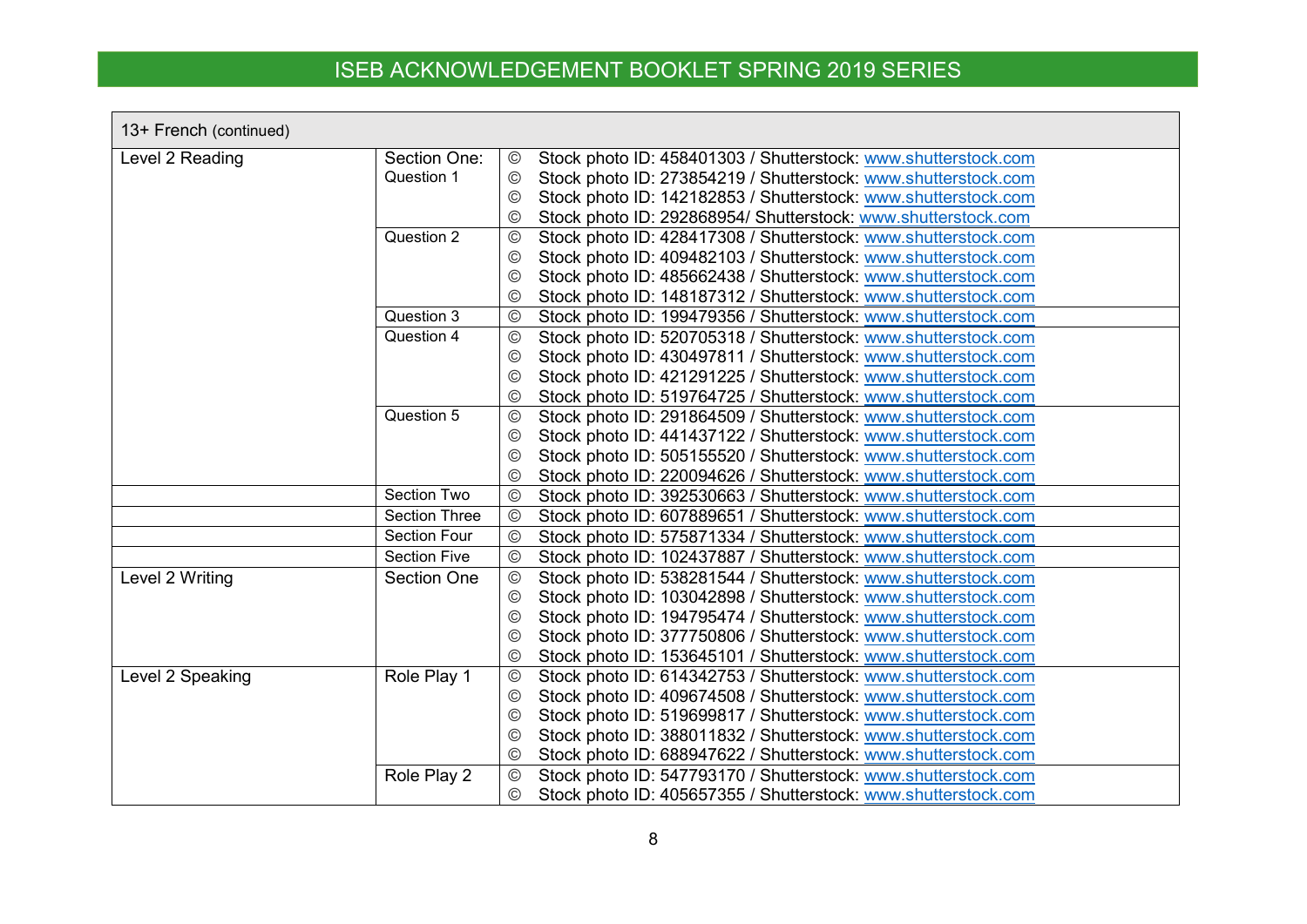|                  |             | Stock photo ID: 602043233 / Shutterstock: www.shutterstock.com<br>$\odot$ |
|------------------|-------------|---------------------------------------------------------------------------|
|                  |             | Stock photo ID: 416112400 / Shutterstock: www.shutterstock.com<br>$\odot$ |
|                  |             | © Stock photo ID: 512085466 / Shutterstock: www.shutterstock.com          |
| Level 2 Speaking | Role Play 3 | © Stock photo ID: 352610765 / Shutterstock: www.shutterstock.com          |
|                  |             | © Stock photo ID: 334016489 / Shutterstock: www.shutterstock.com          |
|                  |             | © Stock photo ID: 583246729 / Shutterstock: www.shutterstock.com          |
|                  |             | © Stock photo ID: 151773320 / Shutterstock: www.shutterstock.com          |
|                  |             | Stock photo ID: 153193337 / Shutterstock: www.shutterstock.com<br>$\odot$ |

| 13+ Spanish       |                     |                                                                                  |
|-------------------|---------------------|----------------------------------------------------------------------------------|
| Level 1 Listening | <b>Section Five</b> | Stock photo ID: 738026548 / Shutterstock: www.shutterstock.com<br>©              |
| Level 1 Reading   | <b>Section One</b>  | Stock photo ID: 264139172 / Shutterstock: www.shutterstock.com<br>©              |
|                   |                     | Stock photo ID 556071208 / Shutterstock: www.shutterstock.com<br>$\circledcirc$  |
|                   |                     | Stock photo ID: 143613391 / Shutterstock: www.shutterstock.com<br>$\circledcirc$ |
|                   |                     | Stock photo ID: 420902245 / Shutterstock: www.shutterstock.com<br>$\circledcirc$ |
|                   |                     | Stock photo ID: 289196939 / Shutterstock: www.shutterstock.com<br>$\circledcirc$ |
|                   |                     | Stock photo ID: 522383176 / Shutterstock: www.shutterstock.com<br>$\circledcirc$ |
|                   | <b>Section Two</b>  | Stock photo ID: 144405445 / Shutterstock: www.shutterstock.com<br>◎              |
|                   |                     | Stock photo ID: 418808632 / Shutterstock: www.shutterstock.com<br>$\odot$        |
|                   |                     | Stock photo ID: 281037518 / Shutterstock: www.shutterstock.com<br>$\circledcirc$ |
|                   |                     | Stock photo ID: 154063352 / Shutterstock: www.shutterstock.com<br>©              |
|                   |                     | Stock photo ID: 414822610 / Shutterstock: www.shutterstock.com<br>©              |
|                   |                     | Stock photo ID: 133482431 / Shutterstock: www.shutterstock.com<br>$\circledcirc$ |
|                   |                     | Stock photo ID: 367428596 / Shutterstock: www.shutterstock.com<br>$\circledcirc$ |
|                   | <b>Section Five</b> | Stock photo ID: 45832366 / Shutterstock: www.shutterstock.com<br>©               |
|                   |                     | Stock photo ID: 334614080 / Shutterstock: www.shutterstock.com<br>(C)            |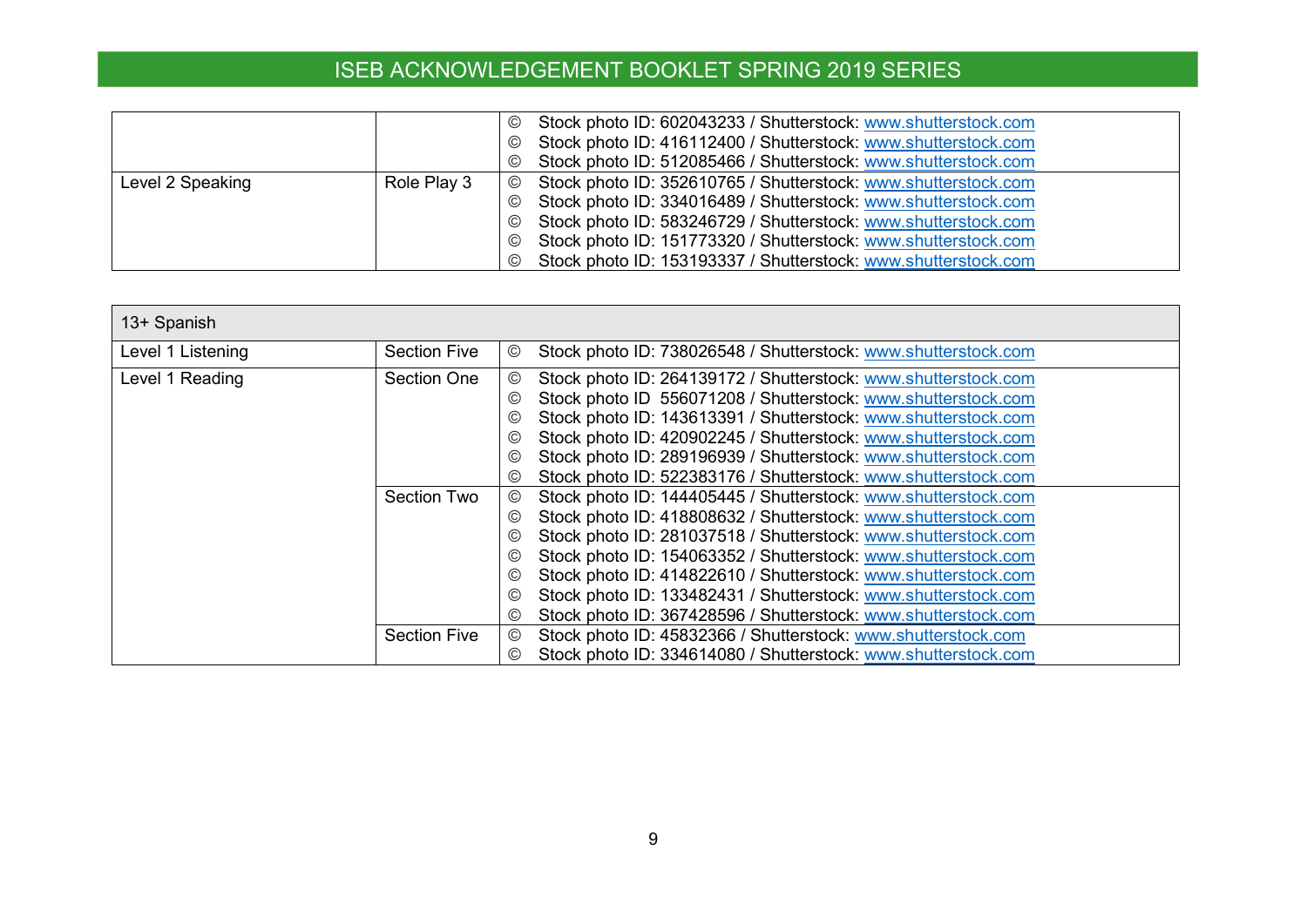| 13+ Spanish (continued)       |                     |                                                                                  |
|-------------------------------|---------------------|----------------------------------------------------------------------------------|
| Level 1 Writing               | Section Two         | Stock photo ID: 128857243 / Shutterstock: www.shutterstock.com<br>$\circledcirc$ |
|                               |                     | Stock photo ID: 430467397 / Shutterstock: www.shutterstock.com<br>©              |
|                               |                     | Stock photo ID: 399902515 / Shutterstock: www.shutterstock.com<br>$\circledcirc$ |
|                               |                     | Stock photo ID: 129557066 / Shutterstock: www.shutterstock.com<br>$\circledcirc$ |
|                               |                     | Stock photo ID: 169431245 / Shutterstock: www.shutterstock.com<br>$\circledcirc$ |
|                               |                     | Stock photo ID: 552805507 / Shutterstock: www.shutterstock.com<br>$\circledcirc$ |
| Level 2 Listening - Candidate | <b>Section One</b>  | Stock photo ID: 169431245 / Shutterstock: www.shutterstock.com<br>$_{\odot}$     |
|                               |                     | Stock photo ID: 396769945 / Shutterstock: www.shutterstock.com<br>$\odot$        |
|                               |                     | Stock photo ID: 711189184 / Shutterstock: www.shutterstock.com<br>$\odot$        |
|                               |                     | Stock photo ID: 334404800 / Shutterstock: www.shutterstock.com<br>$\odot$        |
|                               |                     | Stock photo ID: 408030793 / Shutterstock: www.shutterstock.com<br>$\circledcirc$ |
|                               |                     | Stock photo ID: 166321793 / Shutterstock: www.shutterstock.com<br>$\circledcirc$ |
|                               |                     | Stock photo ID: 134930639 / Shutterstock: www.shutterstock.com<br>$\circledcirc$ |
|                               |                     | Stock photo ID: 766778038 / Shutterstock: www.shutterstock.com<br>$\circled{c}$  |
| Level 2 Reading               | <b>Section One</b>  | Stock photo ID: 585165787 / Shutterstock: www.shutterstock.com<br>$\odot$        |
|                               |                     | Stock photo ID: 237606479 / Shutterstock: www.shutterstock.com<br>$\circledcirc$ |
|                               |                     | Stock photo ID: 6271495 / Shutterstock: www.shutterstock.com<br>$\circledcirc$   |
|                               |                     | Stock photo ID: 197514563 / Shutterstock: www.shutterstock.com<br>$\odot$        |
|                               |                     | Stock photo ID: 297498659 / Shutterstock: www.shutterstock.com<br>$\circledcirc$ |
|                               |                     | Stock photo ID: 310086116 / Shutterstock: www.shutterstock.com<br>©              |
|                               |                     | Stock photo ID: 610345373 / Shutterstock: www.shutterstock.com<br>$\circledcirc$ |
|                               |                     | Stock photo ID: 376901863 / Shutterstock: www.shutterstock.com<br>$\circled{c}$  |
|                               | <b>Section Four</b> | Stock photo ID: 449136469 / Shutterstock: www.shutterstock.com<br>$\circledcirc$ |
|                               | <b>Section Five</b> | Stock photo ID: 450460864 / Shutterstock: www.shutterstock.com<br>$\circledcirc$ |
| Level 2 Writing               | <b>Section Two</b>  | Stock photo ID: 278748101 / Shutterstock: www.shutterstock.com<br>©              |
|                               |                     | Stock photo ID: 409251190 / Shutterstock: www.shutterstock.com<br>$\circledcirc$ |
|                               |                     | Stock photo ID: 143846479 / Shutterstock: www.shutterstock.com<br>$\circledcirc$ |
|                               |                     | Stock photo ID: 486758869 / Shutterstock: www.shutterstock.com<br>$\circled{c}$  |
|                               |                     | Stock photo ID: 381803392 / Shutterstock: www.shutterstock.com<br>(C)            |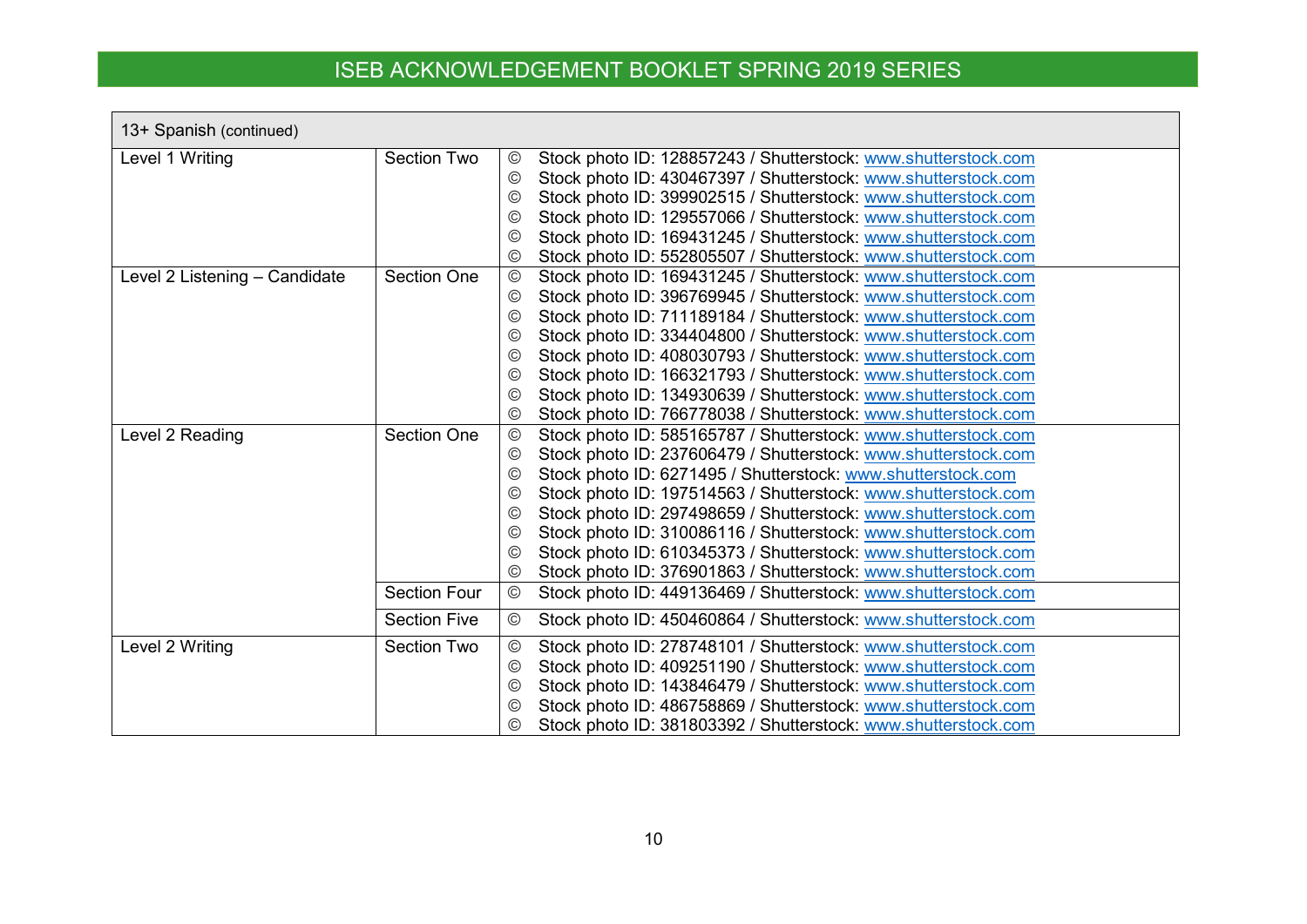| 13+ Spanish (continued) |             |                                                                                  |
|-------------------------|-------------|----------------------------------------------------------------------------------|
| Level 2 Speaking        | Role Play 1 | Stock photo ID: 128768474 / Shutterstock: www.shutterstock.com<br>◎              |
|                         |             | Stock photo ID: 359435420 / Shutterstock: www.shutterstock.com<br>©              |
|                         |             | Stock photo ID: 570696658 / Shutterstock: www.shutterstock.com<br>©              |
|                         |             | Stock photo ID: 117289420 / Shutterstock: www.shutterstock.com<br>©              |
|                         |             | Stock photo ID: 581178127 / Shutterstock: www.shutterstock.com<br>©              |
|                         | Role Play 2 | Stock photo ID: 105308315 / Shutterstock: www.shutterstock.com<br>◎              |
|                         |             | Stock photo ID: 257951495 / Shutterstock: www.shutterstock.com<br>$\circledcirc$ |
|                         |             | Stock photo ID: 111999368 / Shutterstock: www.shutterstock.com<br>$\circledcirc$ |
|                         |             | Stock photo ID: 350628896 / Shutterstock: www.shutterstock.com<br>©              |
|                         |             | Stock photo ID: 423050797 / Shutterstock: www.shutterstock.com<br>©              |
|                         | Role Play 3 | Stock photo ID: 107478554 / Shutterstock: www.shutterstock.com<br>$\circledcirc$ |
|                         |             | Stock photo ID: 243409831 / Shutterstock: www.shutterstock.com<br>$\circledcirc$ |

### **Science**

<span id="page-10-0"></span>

| 11+ Science |            |                                                                                                                                                                                                                                                                                                                                                                                                                                       |
|-------------|------------|---------------------------------------------------------------------------------------------------------------------------------------------------------------------------------------------------------------------------------------------------------------------------------------------------------------------------------------------------------------------------------------------------------------------------------------|
| 11+ Science | Question 1 | Stock photo ID: 749507503 / Shutterstock: www.shutterstock.com<br>©<br>Stock photo ID: 110613638 / Shutterstock: www.shutterstock.com<br>©<br>Stock photo ID: 86465365 / Shutterstock: www.shutterstock.com<br>©<br>Stock photo ID: 343508624 / Shutterstock: www.shutterstock.com<br>©<br>Stock photo ID: 408483784 / Shutterstock: www.shutterstock.com<br>©<br>Stock photo ID: 668967409 / Shutterstock: www.shutterstock.com<br>© |
|             | Question 3 | Stock photo ID: 271009973 / Shutterstock: www.shutterstock.com<br>©                                                                                                                                                                                                                                                                                                                                                                   |
|             | Question 4 | Stock photo ID: 557792428 / Shutterstock: www.shutterstock.com<br>©<br>Stock photo ID: 97812440 / Shutterstock: www.shutterstock.com<br>©                                                                                                                                                                                                                                                                                             |
|             | Question 5 | Stock photo ID: 330078662 / Shutterstock: www.shutterstock.com<br>©                                                                                                                                                                                                                                                                                                                                                                   |
|             | Question 6 | Stock photo ID: 416601295 / Shutterstock: www.shutterstock.com<br>©                                                                                                                                                                                                                                                                                                                                                                   |
|             | Question 8 | Stock photo ID: 551346121 / Shutterstock: www.shutterstock.com<br>©<br>Stock photo ID: 516933448 / Shutterstock: www.shutterstock.com<br>©                                                                                                                                                                                                                                                                                            |
|             | Question 9 | Stock photo ID: 52901569 / Shutterstock: www.shutterstock.com<br>©<br>Stock photo ID: 170690246 / Shutterstock: www.shutterstock.com<br>©                                                                                                                                                                                                                                                                                             |